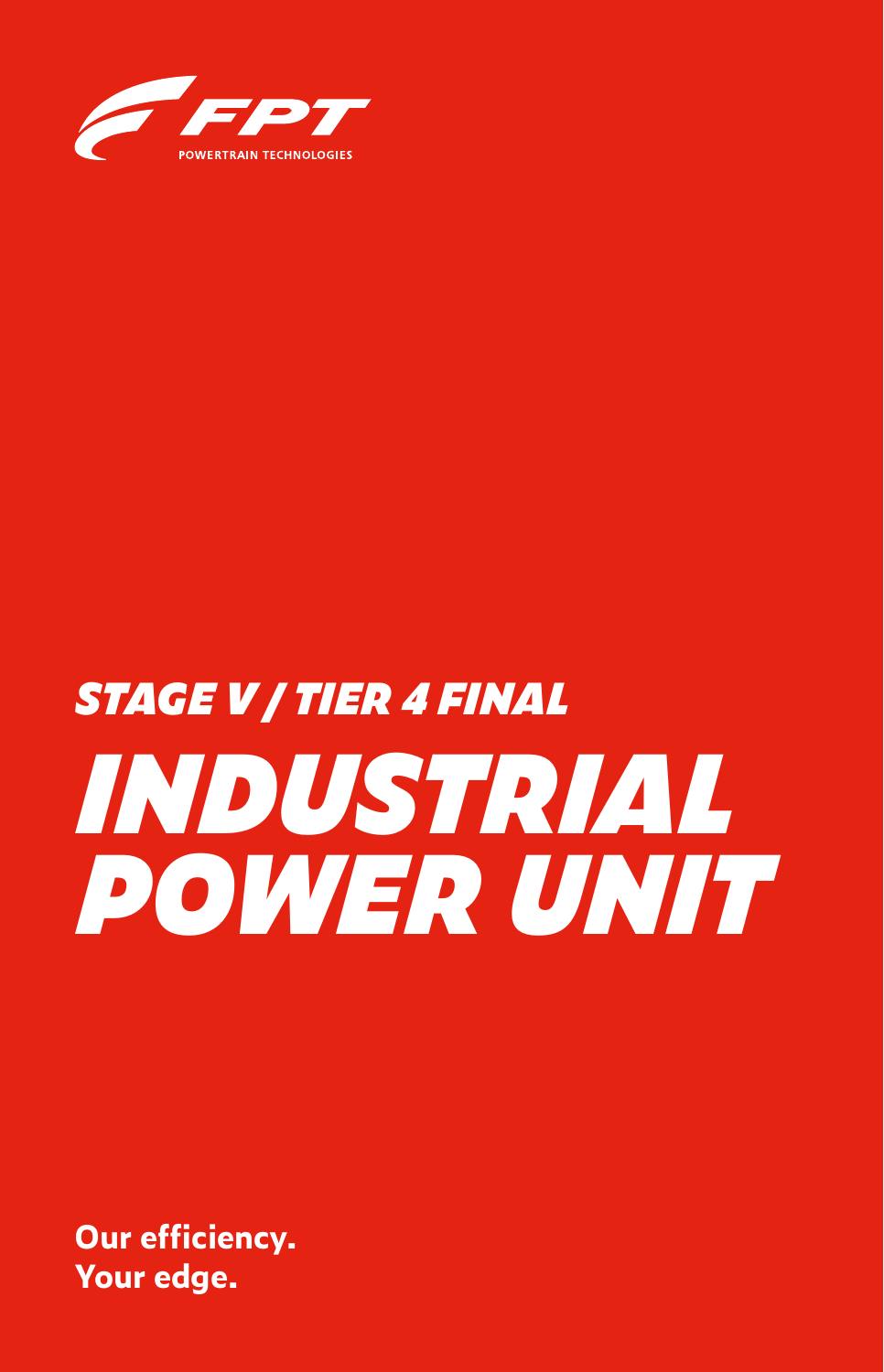## **The Power of Innovation**

**FPT Industrial offers a series of plugand-play power solutions that fit a wide range of applications. Our power units are ideal for both stationary applications (irrigation pumps, hydraulic power units, manure and de-watering pumps, concrete pumps, wood chippers and grinders, airline ground support equipment, screeners, and crushers) and for mobile applications (special harvesters, drills, sprayers).**

**A new FPT smart installation solution complies with strict emission regulations by enclosing all key after-treatment components—including the urea injection system and all required sensors and manifolds—into a single package. The result is a compact, pre-assembled solution that eliminates the need for a dedicated exhaust system. Installation is easy thanks to rigorous testing of fluid dynamics, layout and sensor positioning. For greater installation flexibility, the after-treatment pack comes as either a ready-to-use, engine mounted solution or an individual pack for OEM applications.**

**A set of options such as alternators, starters, water and air preheating and different urea tank sizes provides further flexibility for customer installations. The lineup features three engine families (F5, NEF and Cursor) from 3.4 liters to 12.9 liters with power output from 55 to 407 kW.**

**Power units featuring FPT's F5 series deliver from 55 to 105 kW. The F5 Series stands out for compactness, with 3.4 and 3.6-liter displacement and high torque up to 600 Nm, plus ease of maintenance thanks to one-side serviceability.**

**The NEF Series includes both 4.5-liter and 6.7-liter engines. The four-cylinder 4.5-liter N45 provides between 89 to 150 kW and the six-cylinder, 6.7-liter N67 produces between 129 and 212 kW. The NEF Series stands out for performance and reliability, featuring a lean engine design with single-stage turbocharging and no EGR.**

**The highest-power nodes are covered by the Cursor Series, with the six-cylinder 8.7-liter Cursor 9, which generates from 245 to 308 kW, and the six-cylinder 12.9-liter Cursor 13, which generates from 346 to 407 kW. These engines provide reliable performance in heavyduty operations.**

**Low operating costs are ensured by 600-hours oil change intervals and a maintenance-free after-treatment system. Replacement or cleaning is not required over the life of the system.**

**The FPT PowerPack range complies with Stage V and Tier 4 Final regulations, providing a cross-region solution meeting the global, higher-emission standards with a common layout.**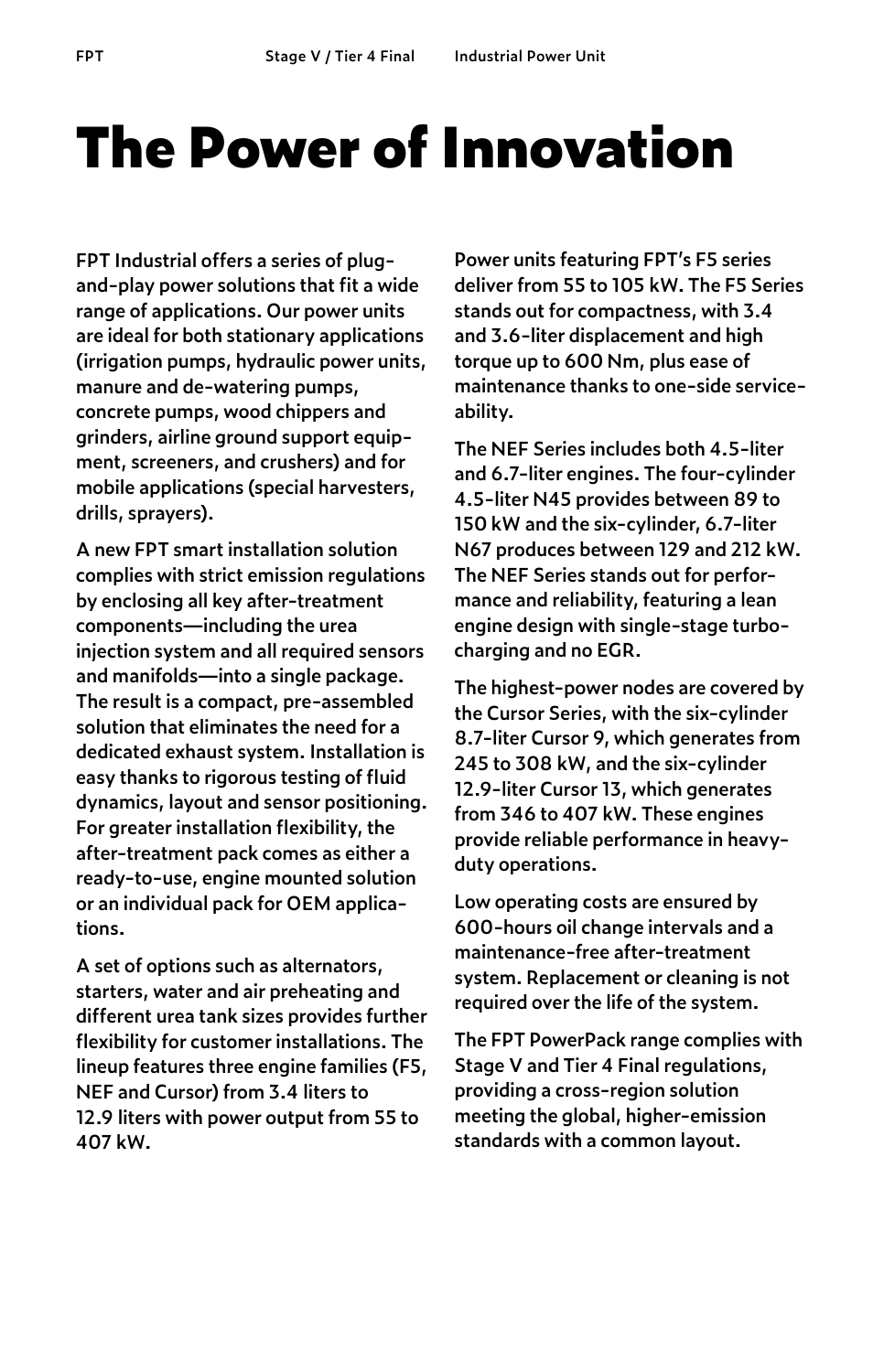| Model | Cylinder Arrangement<br>Air Handling | Turbocharging | Injection System | (Liters)<br>Displacement | Power<br>Torque |     |            |      |           |      | Standard<br>Emission | System<br>Exhaust |
|-------|--------------------------------------|---------------|------------------|--------------------------|-----------------|-----|------------|------|-----------|------|----------------------|-------------------|
|       |                                      |               |                  |                          | kW              | HP  | <b>RPM</b> | Nm   | 1b/ft RPM |      |                      |                   |
| F34   | 4L/TC                                | WG            | Common Rail      | 3.4                      | 55              | 75  | 2300       | 320  | 236       | 1300 | Stage V / Tier 4     | DOC+DPF           |
| F36   | 4L/TCA                               | WG            | Common Rail      | 3.6                      | 63              | 83  | 2300       | 354  | 261       | 1400 | Stage V / Tier 4     | HI-eSCR2          |
| F36   | 4L/TCA                               | WG            | Common Rail      | 3.6                      | 75              | 102 | 2300       | 430  | 317       | 1400 | Stage V / Tier 4     | HI-eSCR2          |
| F36   | 4L/TCA                               | WG            | Common Rail      | 3.6                      | 90              | 122 | 2300       | 490  | 361       | 1400 | Stage V / Tier 4     | HI-eSCR2          |
| F36   | 4L/TCA                               | <b>WG</b>     | Common Rail      | 3.6                      | 105             | 143 | 2300       | 600  | 442       | 1500 | Stage V / Tier 4     | HI-eSCR2          |
| N45   | 4L/TCA                               | WG            | Common Rail      | 4.5                      | 103             | 140 | 2200       | 637  | 469       | 1500 | Stage V / Tier 4     | HI-eSCR2          |
| N45   | 4L/TCA                               | WG            | Common Rail      | 4.5                      | 125             | 170 | 2200       | 712  | 525       | 1500 | Stage V / Tier 4     | HI-eSCR2          |
| N67   | 6L/TCA                               | WG            | Common Rail      | 6.7                      | 129             | 175 | 2200       | 805  | 594       | 1500 | Stage V / Tier 4     | HI-eSCR2          |
| N67   | 6L/TCA                               | WG            | Common Rail      | 6.7                      | 151             | 205 | 2200       | 940  | 693       | 1500 | Stage V / Tier 4     | HI-eSCR2          |
| N67   | 6L/TCA                               | WG            | Common Rail      | 6.7                      | 191             | 260 | 2200       | 1160 | 856       | 1500 | Stage V / Tier 4     | HI-eSCR2          |
| N67   | 6L/TCA                               | WG            | Common Rail      | 6.7                      | 212             | 288 | 2200       | 1160 | 856       | 1500 | Stage V / Tier 4     | HI-eSCR2          |
| C87   | 6L/TCA                               | WG            | Common Rail      | 8.7                      | 245             | 333 | 2100       | 1510 | 1113      | 1500 | Stage V / Tier 4     | HI-eSCR2          |
| C87   | 6L/TCA                               | WG            | Common Rail      | 8.7                      | 275             | 374 | 2100       | 1675 | 1235      | 1500 | Stage V / Tier 4     | HI-eSCR2          |
| C87   | 6L/TCA                               | WG            | Common Rail      | 8.7                      | 308             | 419 | 2100       | 1800 | 1327      | 1500 | Stage V / Tier 4     | HI-eSCR2          |
| C13   | 6L/TCA                               | WG            | Common Rail      | 12.9                     | 346             | 471 | 2100       | 2012 | 1484      | 1400 | Stage V / Tier 4     | HI-eSCR2          |
| C13   | 6L/TCA                               | WG            | Common Rail      | 12.9                     | 384             | 522 | 2100       | 2258 | 1665      | 1400 | Stage V / Tier 4     | HI-eSCR2          |
| C13   | 6L/TCA                               | WG            | Common Rail      | 12.9                     | 407             | 554 | 2100       | 2401 | 1771      | 1400 | Stage V / Tier 4     | HI-eSCR2          |

**Legend** 

**Arrangement** L In line

**Air Intake**<br>TC Turbocharged<br>TCA Turbocharged Aftercooled

**Turbocharging** WG Fixed geometry Turbo with WasteGate valve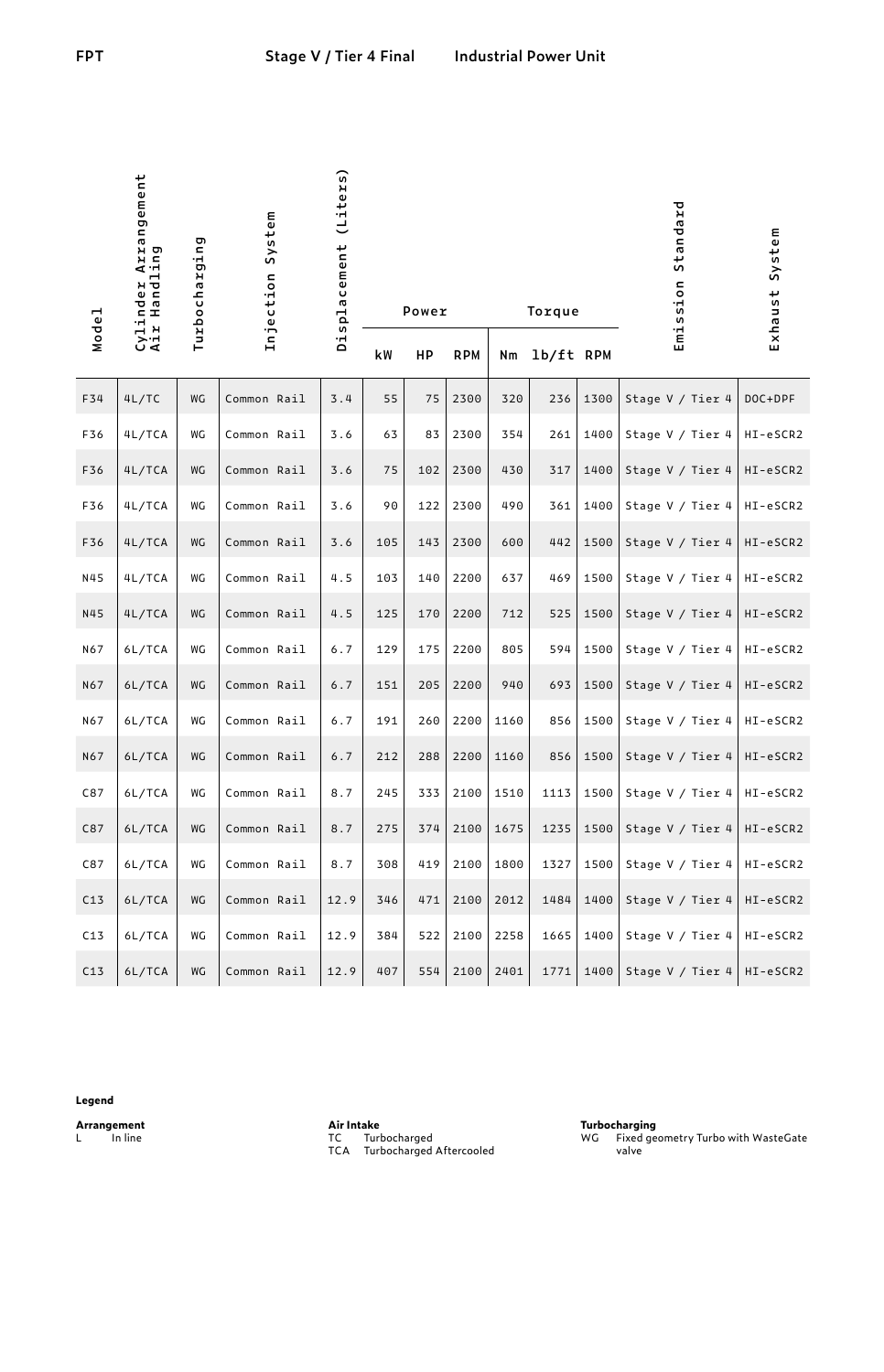### **Plug & play, effortless emission compliance**

#### **Performance**

- **• Power demand and torque response guaranteed in the most severe operating conditions for a wide range of applications.**
- **• High power density.**

#### **Respect for the Environment**

**• Compliance with the most stringent emission legislations.**

#### **Running Cost Reduction**

- **• 600-hours oil service interval.**
- **• Excellent fluid efficiency.**
- **• Maintenance free after-treatment system.**

#### **Smart Installation**

**• Fully-packed and pre-validated solution.**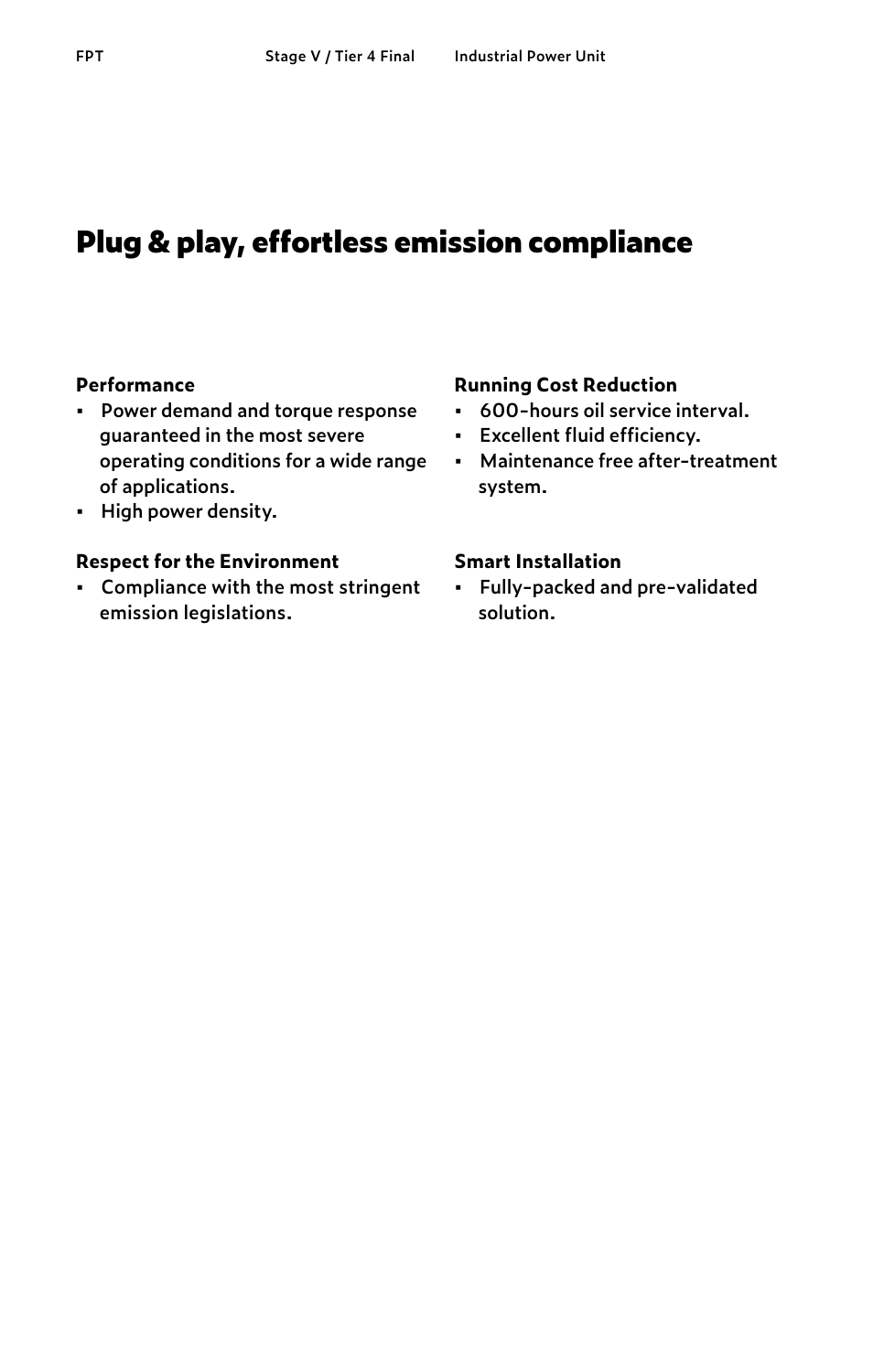